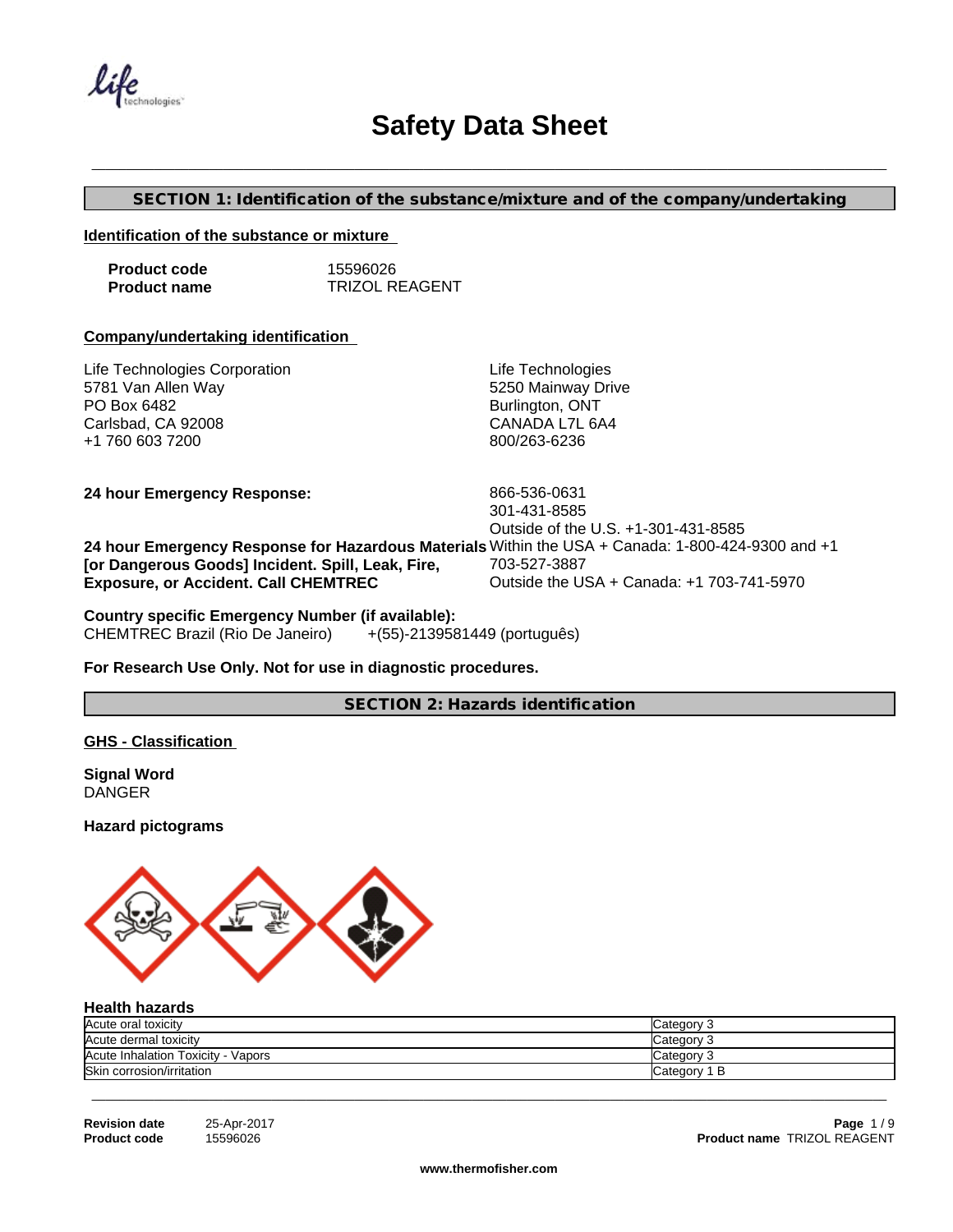| Serious eye damage/eye irritation                           | Category              |
|-------------------------------------------------------------|-----------------------|
| Specific target organ systemic toxicity (single exposure)   | Category <sup>-</sup> |
| Specific target organ systemic toxicity (repeated exposure) | Category ?            |
|                                                             |                       |

Mutagenicity **Mutagenicity** Mutagenicity **Mutagenicity Mutagenicity Mutagenicity Mutagenicity Mutagenicity 2** 

#### **Physical hazards**

Not classified

#### **Environmental hazards**

Chronic aquatic toxicity Category 3

**Hazard Statements**

H301 - Toxic if swallowed

H311 - Toxic in contact with skin

H331 - Toxic if inhaled

H314 - Causes severe skin burns and eye damage

H335 - May cause respiratory irritation

H341 - Suspected of causing genetic defects

H373 - May cause damage to organs through prolonged or repeated exposure

H412 - Harmful to aquatic life with long lasting effects

#### **Precautionary Statements**

#### **Prevention**

P201 - Obtain special instructions before use

P261 - Avoid breathing dust/fume/gas/mist/vapors/spray

P264 - Wash hands thoroughly after handling

P280 - Wear protective gloves/protective clothing/eye protection/face protection

P273 - Avoid release to the environment

#### **Response**

P301 + P310 - IF SWALLOWED: Immediately call a POISON CENTER or doctor/physician

P302 + P352 - IF ON SKIN: Wash with plenty of soap and water

P303 + P361 + P353 - IF ON SKIN (or hair): Remove/Take off immediately all contaminated clothing. Rinse skin with water/shower

P304 + P340 - IF INHALED: Remove victim to fresh air and keep atrest in a position comfortable for breathing P305 + P351 + P338 - IF IN EYES: Rinse cautiously with water for several minutes. Remove contact lenses, if present and easy to do. Continue rinsing

#### **Storage**

P403 + P233 - Store in a well-ventilated place. Keep container tightly closed

#### **Disposal**

P501 - Dispose of contents/ container to an approved waste disposal plant

#### **Other hazards**

No information available

#### **HMIS**

| Health       | 4 * Chronic Hazard |
|--------------|--------------------|
| Flammability |                    |
| Reactivity   |                    |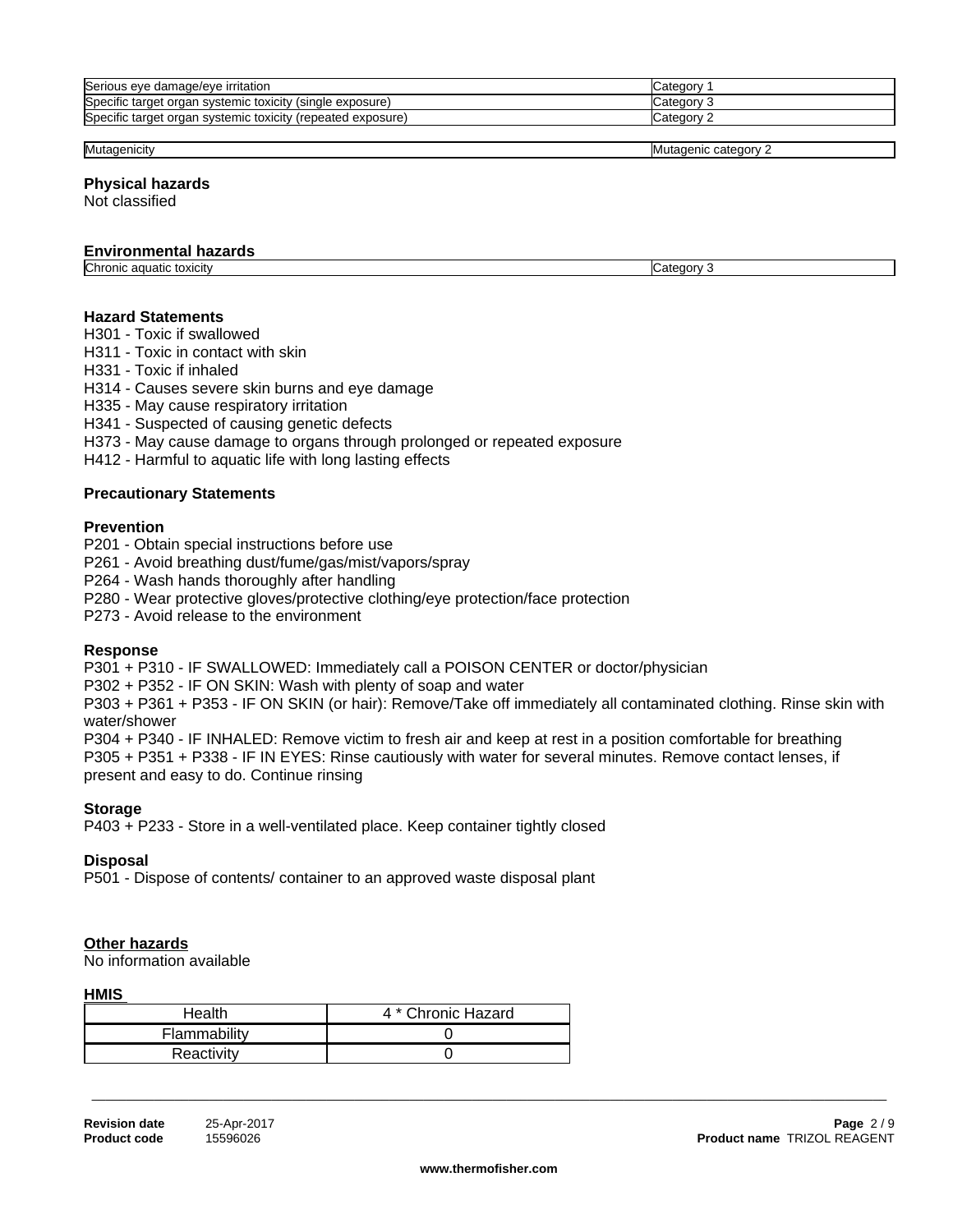## **SECTION 3: Composition/information on ingredients**

| Component                                    | <b>CAS-No</b> | <b>EINECS-No</b> | Weight %  |
|----------------------------------------------|---------------|------------------|-----------|
| Phenol<br>108-95-2 (30-60)                   | 108-95-2      | 203-632-7        | $30 - 60$ |
| Guanidine isothiocyanate<br>593-84-0 (15-40) | 593-84-0      | 209-812-1        | 15-40     |
| Ammonium thiocyanate<br>1762-95-4 (7-13)     | 1762-95-4     | 217-175-6        | 7-13      |

Contact with acids or bleach liberates toxic gases. DO NOT ADD acids or bleach to any liquid wastes containing this product. We recommend handling all chemicals with caution.

## **SECTION 4: First aid measures**

#### **Description of first aid measures**

| <b>Skin contact</b><br>Eye contact | Rinse with plenty of water . Immediate medical attention is not required.<br>Rinse cautiously with water for several minutes. Remove contact lenses, if present<br>and easy to do |
|------------------------------------|-----------------------------------------------------------------------------------------------------------------------------------------------------------------------------------|
| Ingestion                          | Not expected to present a significant ingestion hazard under anticipated conditions<br>of normal use. If you feel unwell, seek medical advice.                                    |
| <b>Inhalation</b>                  | Not expected to be an inhalation hazard under anticipated conditions of normal<br>use of this material. Consult a physician if necessary.                                         |
| <b>Notes to Physician</b>          | Treat symptomatically.                                                                                                                                                            |

#### **Most important symptoms and effects, both acute and delayed**

H301 - Toxic if swallowed H311 - Toxic in contact with skin H331 - Toxic if inhaled H314 - Causes severe skin burns and eye damage H335 - May cause respiratory irritation H341 - Suspected of causing genetic defects H373 - May cause damage to organs through prolonged or repeated exposure H412 - Harmful to aquatic life with long lasting effects

## **Indication of any immediate medical attention and special treatment needed**

IF SWALLOWED: Immediately call a POISON CENTER or doctor/physician. If skin irritation or rash occurs: Get medical advice/attention. IF INHALED: Remove person to fresh air and keep comfortable for breathing.

**SECTION 5: Firefighting measures**

## **Extinguishing media**

**Unsuitable extinguishing media** 

**Suitable extinguishing media** Water spray. Carbon dioxide (CO2). Foam. Dry chemical.<br> **Unsuitable extinguishing media** Water Show information available.

**Special hazards arising from the substance or mixture** Not known.

**Advice for fire-fighters**  $\qquad \qquad$  Standard procedure for chemical fires.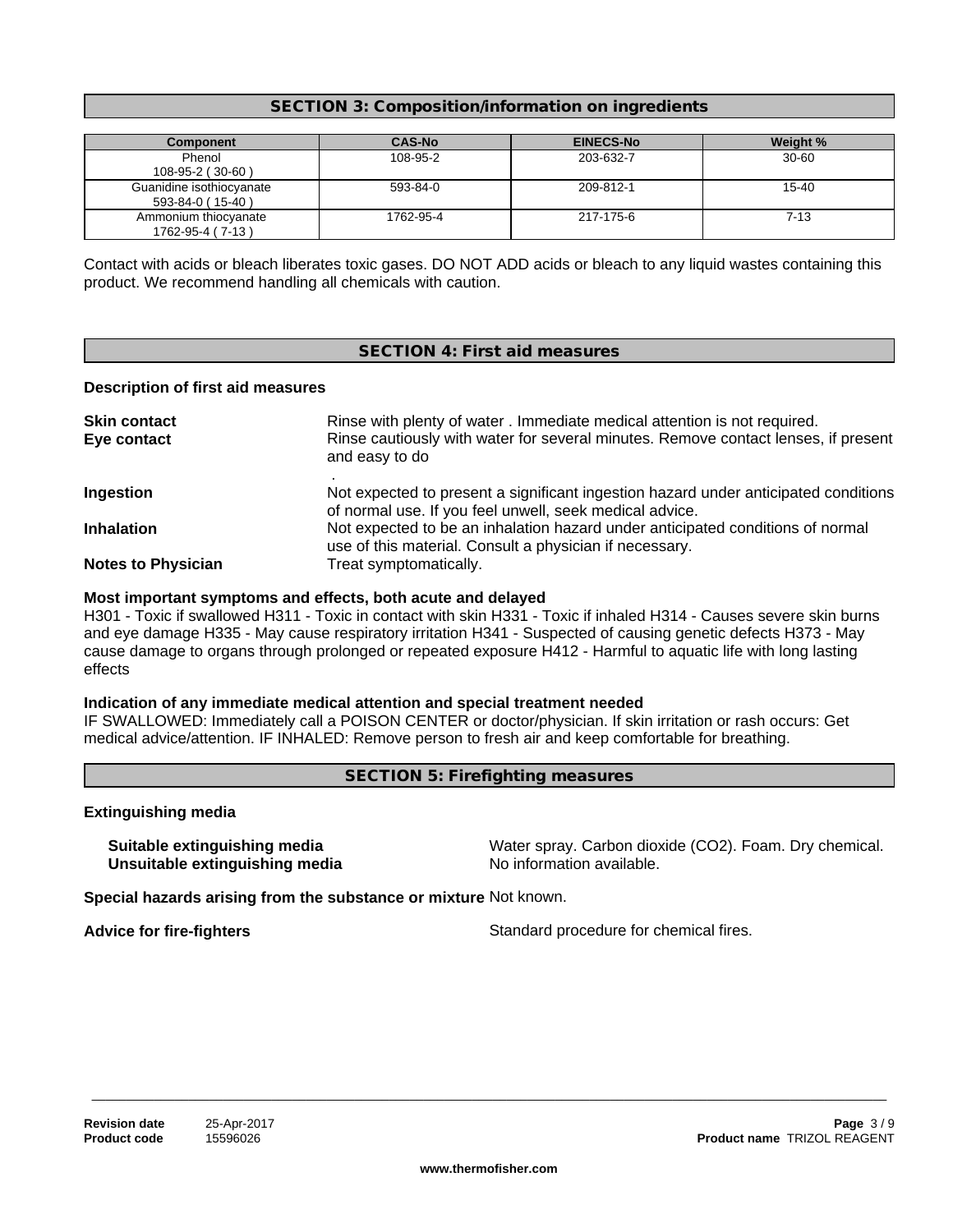#### **SECTION 6: Accidental release measures**

#### **Personal precautions, protective equipment and emergency procedures**

Ensure adequate ventilation. Always wear recommended Personal Protective Equipment.Use personal protection equipment. See Section 8 for more detail.

**Environmental precautions**

.

#### **Methods and material for containment and cleaning up**

Soak up with inert absorbent material.

#### **Reference to other sections**

See section 8 for more information.

#### **SECTION 7: Handling and storage**

#### **Precautions for safe handling**

Use personal protective equipment as required. No special handling advices are necessary.

#### **Conditions for safe storage, including any incompatibilities**

Keep in a dry, cool and well-ventilated place. Keep in properly labeled containers.

#### **Specific end use(s)**

For research use only.

**SECTION 8: Exposure controls/personal protection**

## **Control parameters**

| <b>Chemical Name</b>     | <b>OSHA PEL</b>      | <b>OSHA PEL (Ceiling)</b> | <b>ACGIH OEL (TWA)</b> | <b>ACGIH OEL (STEL)</b> |
|--------------------------|----------------------|---------------------------|------------------------|-------------------------|
| Phenol                   | 5 ppm<br>19 ma/m $3$ | None                      | 5 ppm                  | None                    |
| Guanidine isothiocvanate | None                 | None                      | None                   | None                    |
| Ammonium thiocyanate     | $5 \text{ ma/m}^3$   | None                      | None                   | None                    |

**Engineering measures** Ensure adequate ventilation, especially in confined areas

#### **Exposure controls**

#### **Personal Protective Equipment**

| <b>Respiratory protection</b>   | In case of insufficient ventilation wear respirators and components tested and<br>approved under appropriate government standards. |  |  |
|---------------------------------|------------------------------------------------------------------------------------------------------------------------------------|--|--|
| <b>Hand protection</b>          | Wear suitable gloves Glove material: Compatible chemical-resistant gloves.                                                         |  |  |
| Eye protection                  | Tight sealing safety goggles                                                                                                       |  |  |
| <b>Skin and Body Protection</b> | Wear suitable protective clothing                                                                                                  |  |  |
| <b>Hygiene measures</b>         | Handle in accordance with good industrial hygiene and safety practice                                                              |  |  |
|                                 |                                                                                                                                    |  |  |

#### **Environmental exposure controls** .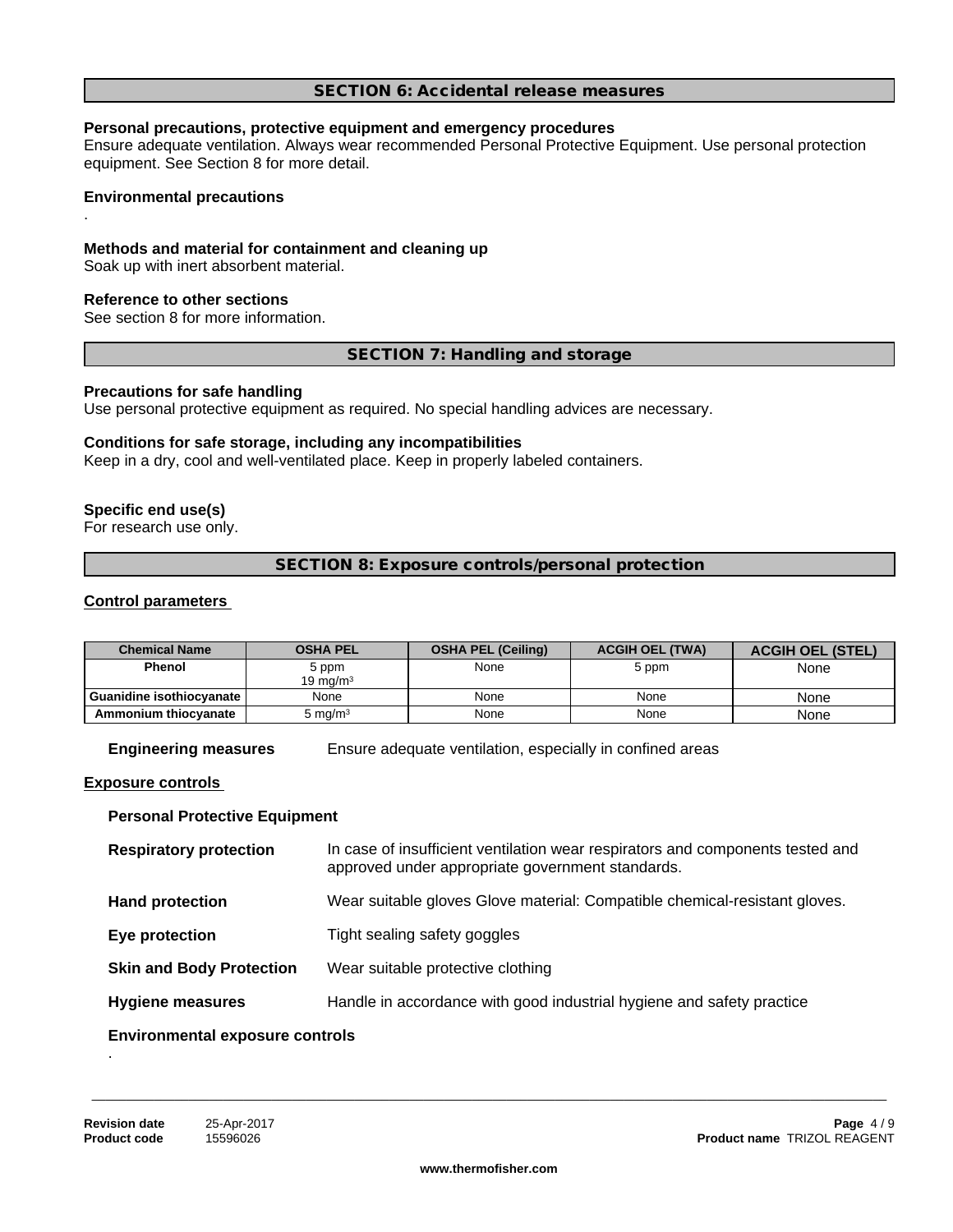## **SECTION 9: Physical and chemical properties**

## **Information on basic physical and chemical properties**

| Appearance<br>Odor<br>Melting point / melting range<br><b>Boiling point / boiling range</b><br><b>Flash point</b><br><b>Autoignition Temperature</b><br><b>Decomposition temperature</b><br><b>Evaporation rate</b><br><b>Flammability (solid, gas)</b><br><b>Upper explosion limit</b><br>Lower explosion limit<br><b>Vapor Pressure</b><br><b>Relative density</b><br><b>Specific gravity</b><br><b>Solubility</b><br><b>Partition coefficient:</b><br>n-octanol/water<br><b>Explosive properties</b> | liquid<br>No data available<br><b>°C</b> Mixture has not been tested<br><b>C</b> Mixture has not been tested<br><b>C</b> Mixture has not been tested<br>°C Mixture has not been tested<br>°C Mixture has not been tested<br>No data available<br>No data available<br>Mixture has not been tested<br>Mixture has not been tested<br>Mixture has not been tested<br>Mixture has not been tested<br>No data available<br>No data available<br>No data available<br>Mixture has not been tested | <b>°F</b> Mixture has not been tested<br><b>°F</b> Mixture has not been tested<br><b>°F</b> Mixture has not been tested<br><b>°F</b> Mixture has not been tested<br><b>°F</b> Mixture has not been tested |  |
|---------------------------------------------------------------------------------------------------------------------------------------------------------------------------------------------------------------------------------------------------------------------------------------------------------------------------------------------------------------------------------------------------------------------------------------------------------------------------------------------------------|----------------------------------------------------------------------------------------------------------------------------------------------------------------------------------------------------------------------------------------------------------------------------------------------------------------------------------------------------------------------------------------------------------------------------------------------------------------------------------------------|-----------------------------------------------------------------------------------------------------------------------------------------------------------------------------------------------------------|--|
| <b>Other information</b>                                                                                                                                                                                                                                                                                                                                                                                                                                                                                | No data available                                                                                                                                                                                                                                                                                                                                                                                                                                                                            |                                                                                                                                                                                                           |  |
|                                                                                                                                                                                                                                                                                                                                                                                                                                                                                                         | SECTION 10: Stability and reactivity                                                                                                                                                                                                                                                                                                                                                                                                                                                         |                                                                                                                                                                                                           |  |
| <b>Reactivity</b>                                                                                                                                                                                                                                                                                                                                                                                                                                                                                       | None known.                                                                                                                                                                                                                                                                                                                                                                                                                                                                                  |                                                                                                                                                                                                           |  |
| <b>Chemical stability</b>                                                                                                                                                                                                                                                                                                                                                                                                                                                                               | Stable under normal conditions.                                                                                                                                                                                                                                                                                                                                                                                                                                                              |                                                                                                                                                                                                           |  |
| <b>Possibility of hazardous</b><br>reactions                                                                                                                                                                                                                                                                                                                                                                                                                                                            | Hazardous reaction has not been reported.                                                                                                                                                                                                                                                                                                                                                                                                                                                    |                                                                                                                                                                                                           |  |
| <b>Conditions to avoid</b>                                                                                                                                                                                                                                                                                                                                                                                                                                                                              | Contact with acids or bleach liberates toxic gases. DO NOT ADD acids or bleach<br>to any liquid wastes containing this product.                                                                                                                                                                                                                                                                                                                                                              |                                                                                                                                                                                                           |  |
| Incompatible materials                                                                                                                                                                                                                                                                                                                                                                                                                                                                                  | No dangerous reaction known under conditions of normal use.                                                                                                                                                                                                                                                                                                                                                                                                                                  |                                                                                                                                                                                                           |  |
| <b>Hazardous decomposition</b><br>products                                                                                                                                                                                                                                                                                                                                                                                                                                                              | No data available.                                                                                                                                                                                                                                                                                                                                                                                                                                                                           |                                                                                                                                                                                                           |  |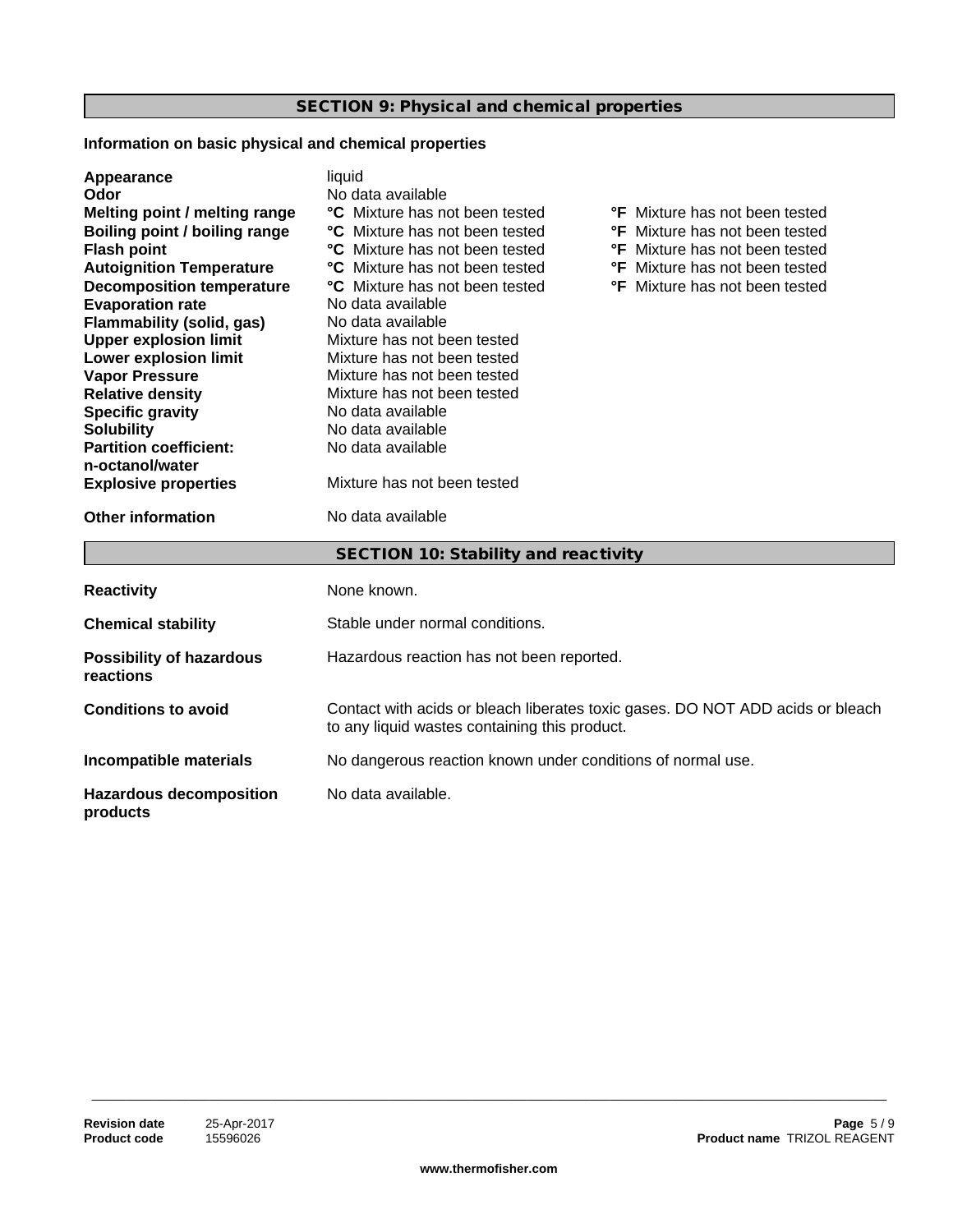## **SECTION 11: Toxicological information**

## **Information on toxicological effects**

| <b>Chemical Name</b>     | LD50 (oral.rat/mouse)                      | LD50 (dermal.rat/rabbit) | LC50 (inhalation.rat/mouse)    |
|--------------------------|--------------------------------------------|--------------------------|--------------------------------|
| <b>Phenol</b>            | $= 340$ mg/kg (Rat) $= 317$ mg/kg<br>(Rat) | No data available        | $=$ 316mg/m <sup>3</sup> (Rat) |
| Guanidine isothiocvanate | 764ma/ka                                   | 2000 mg/kg               | 5.319 mg/L (4H)                |
| Ammonium thiocyanate     | $= 750$ mg/kg (Rat)                        | No data available        | No data available              |

## **Principal Routes of Exposure**

| <b>Irritation</b>               | Skin irritation, Serious Eye Damage / Eye Irritation                                        |  |
|---------------------------------|---------------------------------------------------------------------------------------------|--|
| <b>Corrosivity</b>              | Causes severe skin burns and eye damage                                                     |  |
| <b>Sensitization</b>            | Conclusive but not sufficient for classification                                            |  |
| <b>STOT - Single Exposure</b>   | May cause respiratory irritation                                                            |  |
| <b>STOT - Repeated Exposure</b> | Conclusive but not sufficient for classification                                            |  |
| Carcinogenicity                 | Conclusive but not sufficient for classification                                            |  |
| <b>Mutagenicity</b>             | Product is or contains a chemical which may cause mutations in the germ cells of<br>humans. |  |
| <b>Reproductive toxicity</b>    | Conclusive but not sufficient for classification                                            |  |
| <b>Aspiration hazard</b>        | Conclusive but not sufficient for classification                                            |  |
|                                 | SECTION 12: Ecological information                                                          |  |

## **Toxicity**

The environmental impact of this product has not been fully investigated.

| <b>Chemical Name</b>            | <b>Freshwater Algae</b> | <b>Water Flea Data</b>                      | <b>Freshwater Fish</b> | <b>Microtox Data</b> | log Pow           |
|---------------------------------|-------------------------|---------------------------------------------|------------------------|----------------------|-------------------|
|                                 | Data                    |                                             | <b>Species Data</b>    |                      |                   |
| Phenol                          | Desmodesmus             | Daphnia magna EC50                          | No data available      | No data available    | logPow1.5         |
|                                 | subspicatus EC50 187    | 4.24 - 10.7 mg/L (48                        |                        |                      |                   |
|                                 | - 279 mg/L (72 h)       | h) Daphnia magna                            |                        |                      |                   |
|                                 |                         | Pseudokirchneriella   EC50 10.2 - 15.5 mg/L |                        |                      |                   |
|                                 | subcapitata EC50        | (48 h)                                      |                        |                      |                   |
|                                 | 46.42 mg/L (96 h)       |                                             |                        |                      |                   |
| <b>Guanidine isothiocyanate</b> | No data available       | No data available                           | No data available      | No data available    | No data available |
| Ammonium thiocyanate            | No data available       | No data available                           | No data available      | No data available    | No data available |

**Persistence and degradability** No information available.

**Bioaccumulative potential** No information available.

#### **Results of PBT and vPvB assessment** No information available.

**Other adverse effects** No information available.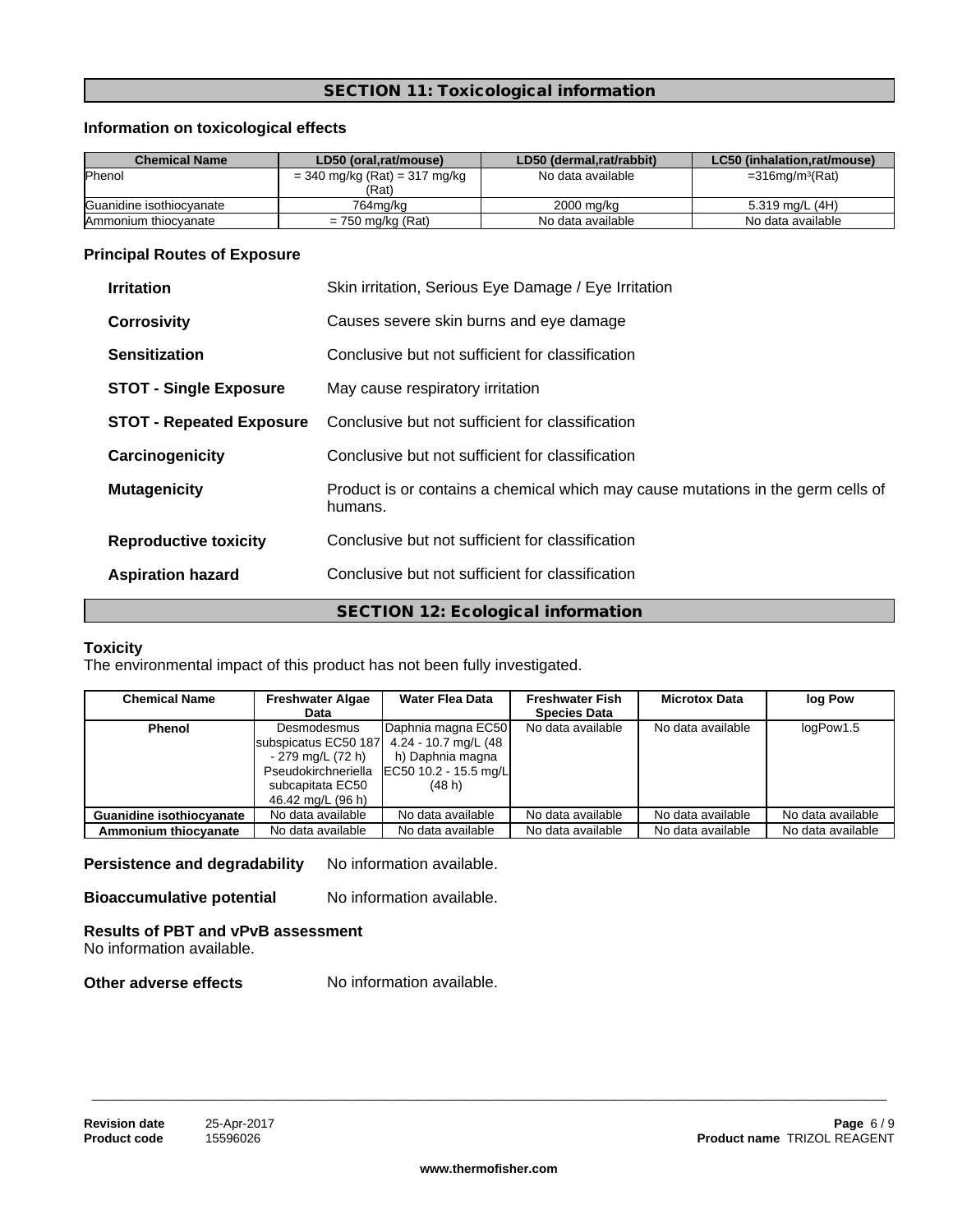## **SECTION 13: Disposal considerations**

## **Waste treatment methods**

The generation of waste should be avoided or minimized wherever possible. Empty containers or liners may retain some product residues. This material and its container must be disposed of in according to approved disposal technique. Disposal of this product, its solutions or of any by-products, shall comply with the requirements of all applicable local, regional or national/federal regulations

## **SECTION 14: Transport information**

#### **IATA / ADR / DOT-US / IMDG**

Classified as dangerous in the meaning of transport regulations.

| <b>UN number</b>                  | 1760                                                               |
|-----------------------------------|--------------------------------------------------------------------|
| UN proper shipping name           | Corrosive liquid, n.o.s. (phenol - guanidine thiocyanate solution) |
| <b>Transport hazard class(es)</b> | 8                                                                  |
| Packing group                     | $\mathbf{H}$                                                       |
| <b>Environmental hazards</b>      | yes                                                                |
| Special precautions for user      | Not Applicable                                                     |
|                                   |                                                                    |

**Transport in bulk according to Annex II of MARPOL 73/78 and the IBC Code** Not Applicable.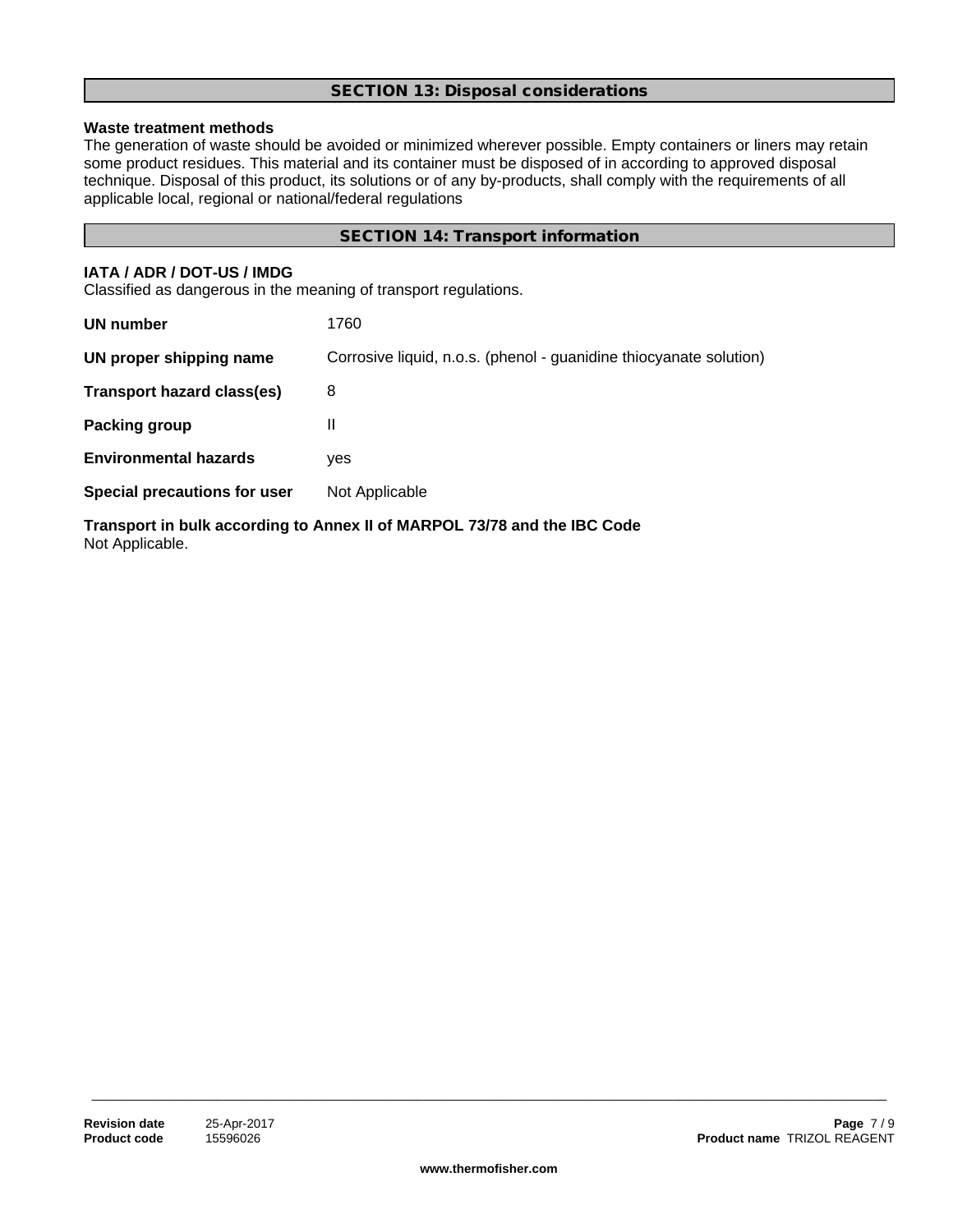#### **SECTION 15: Regulatory information**

| Component                | <b>US TSCA</b> |
|--------------------------|----------------|
| Phenol                   | Listed         |
| 108-95-2 (30-60)         |                |
| Guanidine isothiocyanate | Listed         |
| 593-84-0 (15-40)         |                |
| Ammonium thiocyanate     | Listed         |
| 1762-95-4 (7-13)         |                |

## **US Federal Regulations**

#### **SARA 313**

This product contains the following toxic chemical(s) subject to the notification requirements of section 313 of Title III of the Superfund Amendments and Reauthorization Act of 1986. This law requires certain manufacturers to report on annual emissions of specified chemicals and chemical categories. Please note that if you repackage, or otherwise redistribute, this product to industrial customers, a notice similar to this one should be sent to those customers:.

| <b>Chemical Name</b> | <b>CAS-No</b> | Weight %      | <b>SARA 313 - Threshold Values</b> |
|----------------------|---------------|---------------|------------------------------------|
| Phenol               | 108-95-2      | 30-60         |                                    |
| Ammonium thiocvanate | 762-95-4      | − ⊿ ∩<br>- 13 |                                    |

#### **Clean Air Act,Section 112 Hazardous Air Pollutants (HAPs) (see 40 CFR 61)**

This product contains the following HAPs:.

| Component            | CAS-No    | Weight %  | <b>HAPS data</b>              |
|----------------------|-----------|-----------|-------------------------------|
| Phenol               | 108-95-2  | $30 - 60$ | Present                       |
| 108-95-2 (30-60)     |           |           |                               |
| Ammonium thiocyanate | 1762-95-4 | 7-13      | Present (XCN where X=H or any |
| 1762-95-4 (7-13)     |           |           | other group where a formal    |
|                      |           |           | dissociation may occur. For   |
|                      |           |           | example KCN or Ca[CN]2)       |

## **US State Regulations**

#### **California Proposition 65**

This product does not contain any Proposition 65 chemicals.

#### **WHMIS Hazard Class**

D1A - Very toxic materials E - Corrosive material



This product has been classified in accordance with the hazard criteria of the Controlled Products Regulations (CPR) and the MSDS contains all the information required by the CPR.

#### **SECTION 16: Other information**

| <b>Reason for revision</b> | SDS sections updated. |
|----------------------------|-----------------------|
| <b>Revision number</b>     | 11                    |
| <b>Revision date</b>       | 25-Apr-2017           |

For Research Use Only. Not for use in diagnostic procedures.

#### **References**

• ECHA: http://echa.europa.eu/

| <b>Revision date</b> | 25-Apr-201 |
|----------------------|------------|
| <b>Product code</b>  | 15596026   |